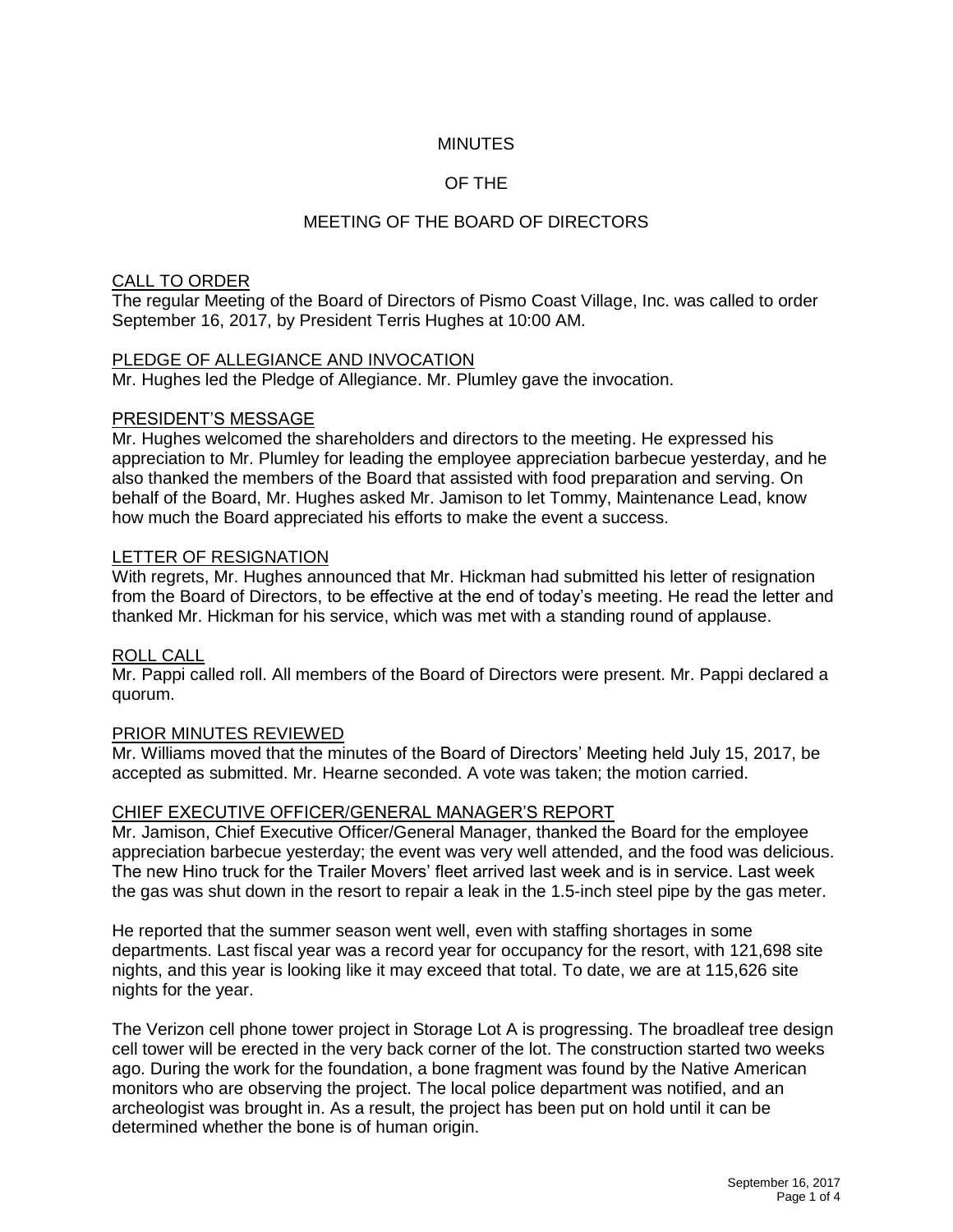Also planned for A-Lot is the construction of the City of Pismo Beach's new sewer lift station. The City is still working on accepting bids for the job. This project will impact the traffic along Highway One/Dolliver Street with the construction of a new main line down the center of the highway. It looks like this will be a Spring/Summer 2018 project.

The Oceano drainage project, which will impact Lots B and E, has been put on hold. They are still working on getting bids for the project and it may be a Spring/Summer 2018 project.

On September 1, 2017, the minor use permit for our new RV Shop location in Oceano was approved by the County of San Luis Obispo. This week we received the final action from the County defining the conditions and notifying us that there were no appeals filed during the twoweek appeal period. We have added a new architect, electrical engineer and civil engineer to our project team, and they are working on the plans. The next step will be to get the grading permit and building permit.

Several months ago, the Resort's satellite television system was switched from DirecTV to Dish. Some guests have had challenges receiving all the channels. The issue appears to be caused by televisions that do not have QAM tuners that are compatible with the system.

Mr. Jamison reported that he had lunch recently with Eric Howell, who is a member of the Pismo Beach City council and sits on the California Coastal Commission, to discuss projects being considered for the Resort. Mr. Jamison also has a meeting scheduled for next week with a project manager from the Department of State Parks and Recreation to discuss the projects that we are considering.

## EXECUTIVE AND PERSONNEL & COMPENSATION/BENEFITS COMMITTEE REPORT

Mr. Nelson, Chair of the Personnel and Compensation/Benefits Committee, reported that there was a joint meeting held yesterday with the Executive Committee. All committee members were present. The committees have been reviewing companies to serve as the Company's 401(k) plan advisor and third-party administrator, and have narrowed their search. In August, the two committees met with the representatives from Merrill Lynch and PayChex to discuss their proposals. Mr. Nelson will present the committee's recommendation during Closed Session today. At their meeting yesterday, the committees also discussed the status of the resort and conducted the annual review for Mr. Jamison. Mr. Nelson commented that the Board is very appreciative of Mr. Jamison and what he has done for the Resort.

#### FINANCE COMMITTEE REPORT

Mr. Hardesty, Chair, said that the Finance Committee met this morning. The Committee reviewed the financial statement and variances for August 2017, and found nothing out of the ordinary. They accepted the report. A review of the balance sheet showed it to be strong. The capital expenditures were reviewed, including the projects that were not completed this year and will be carried over to next year. Also reviewed were the proposed capital projects and final drafts of the operating and capital expenditure budgets for fiscal year 2017/2018. The Committee will present a motion to approve the budgets during Closed Session. The Committee also discussed the outstanding debt with Pacific Premier Bank, and will present a motion during Closed Session.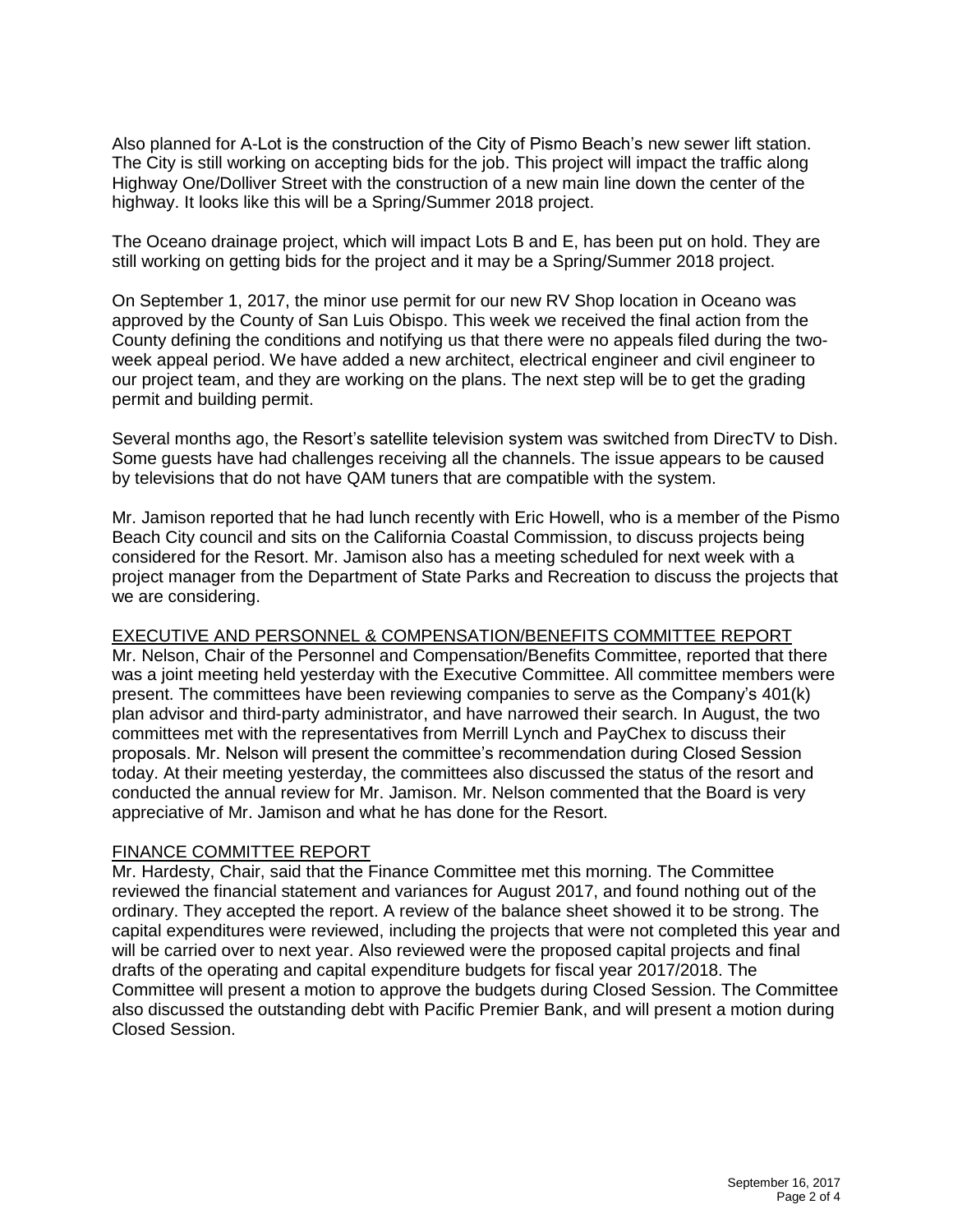# OPERATIONS COMMITTEE REPORT

Mr. Plumley, Chair, said that the Operations Committee met this morning. All Committee members were present. Charles Amian, Operations Manager, was also in attendance. The Committee and Mr. Amian discussed the application of the resort's rules and regulations, how we could better improve enforcement and adherence, and how Security staff can monitor those rules. The Committee will continue their discussion at their November meeting. The Committee also reviewed and discussed the comments submitted by shareholders and guests that were posted on the [www.guestreviews.com](http://www.guestreviews.com/) report and on the resort's car passes.

## AUDIT COMMITTEE REPORT

Mr. Enns, Chair, said the Committee met yesterday. All Committee members were present. Mr. Jamison and Kitty Karstetter, Accounting Manager, also were in attendance. The Committee reviewed the book asset detail, which is the depreciation schedules. Also reviewed were the engagement letters for Glenn Burdette CPA, who prepare our quarterly statements and tax returns. The Committee also reviewed communications received from Brown Armstrong CPA.

### ENVIRONMENTAL, HEALTH & SAFETY ADVISORY COMMITTEE REPORT

Mr. Buchaklian, Chair, reported that the Committee met yesterday. Charles Amian, Operations Manager, gave the Committee an update on accidents and injuries to guests and employees. The Committee interviewed Kathy, General Store Lead, regarding safety issues. The revised Tsunami Evacuation Plan document was approved by the Committee. The Committee also revised their List of Advisories and toured the resort's restroom facilities.

### NOMINATING COMMITTEE REPORT

Mr. Hearne, Chair, said that the Nominating Committee met yesterday. All committee members were present. The Committee reviewed the Active Board Application Log, and had no recommended changes. The Committee received one new application for Board membership, and an interview has been scheduled for their November meeting. In addition, the Committee amended one question concerning computer knowledge and revised the format for the list of questions that are asked during applicant interviews.

#### SHAREHOLDERS' COMMENTS

A shareholder said that she and her husband come to the resort as much as they can; they love staying here. She is a storage customer, and commented that she does not understand why she must move and pay the in-park move fee to relocate to another campsite because someone else has requested and reserved her current campsite.

A shareholder said that he and his wife have enjoyed staying here for many years. They are very impressed with the management of the Resort. He suggested the implementation of a shareholders' only page on the resort's website with the current rules, shareholder calendar, meeting agendas and minutes, and the running balance of available share time available to the individual shareholder.

A shareholder agreed with the suggestion of the portal for shareholder information, especially having access to the running balance of shareholder time that each shareholder has remaining for the year. She also commented about trying to make reservations on a release date, calling in and being disconnected by the phone system. She recommended the phone system be reviewed for possible upgrade. She commented about the increasing demand for shareholder time, and suggested that some of the sites held for the general public guests be transferred to shareholders to allow more of them to visit the resort.